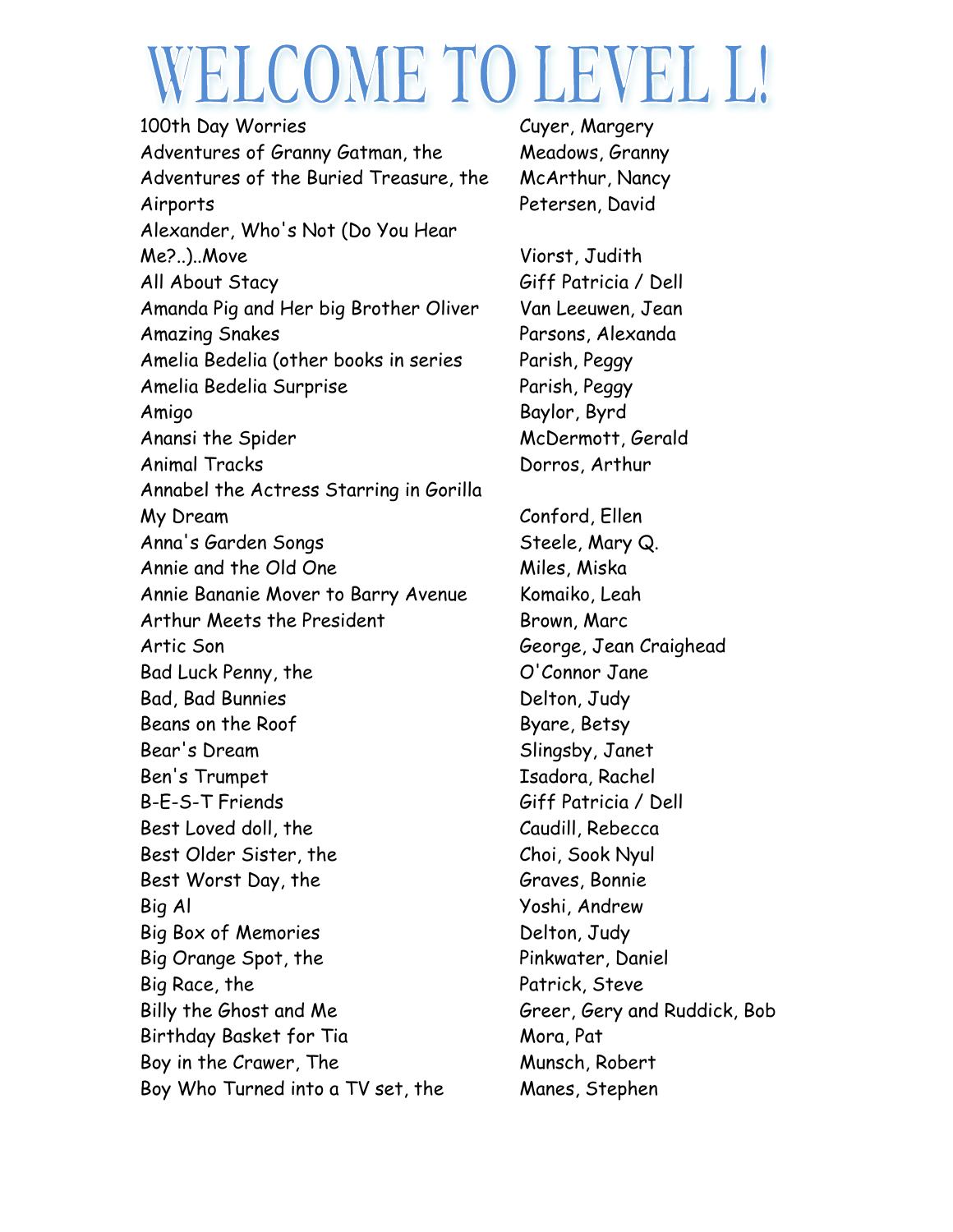Bravest Dog Ever, The Standiford, Natalie Bravo Amelia Bedelia Parish, Peggy Brigid the Bad Leverich, Kathleen Brigid Beware **Leverich, Kathleen** Brigid Bewitched Leverich, Kathleen Bug Off Dussling, Jennifer Cafeteria Lady from the Black Lagoon Thaler Mike Cam Jansen: ...series Adler, DAvid Candy Corn Contest, the Giff Patricia / Dell Cannonball Chris Marzollo, Jean Case of the Cool Itch Kid Giff Patricia / Dell Chang's Paper Pony Coerr, Eleanor Chicken and Egg Back, C. Chrysanthemun Henkes, Kevin Cinderella Penguin or the little glass slipper Perlman, Janet Clouds of Terror Welsh, Catherine  $C$ lue at the Zoo, the  $G$ iff Patricia / Dell Come Back, Amelia Bedelia Parish, Peggy Conversation Club, the Stanley, Diane Creep Show Hayes, Goeffrey Curse of the Cobweb Queen, the Hayes, Geoffrey Danny's Big Jump Reeder, Tracey Day in Space, A Lord, Suzanne Day in Town **Lord & Epstein** December Secrets Giff Patricia / Dell Deputy Dan and the Bank Robbers Rosenbloom, Joseph Deputy Dan Gets his Man Rosenbloom, Joseph Desert Giant: The World of the Saguaro Cactus Bash, Barbara Detective Dinosaur Bash, Barbara Dinosaur Babies Penner, Lucille Dinosaur Days Milton, Joyce Dinosaur Hunters McMullan, Kate Dinosaur Time Cole, Joanna Dog Gone Hollywood Sharmat, Marjorie Weinman Dog that Pitched a No-Hitter Christopher, Matt Dog that Stole Home, the Christopher, Matt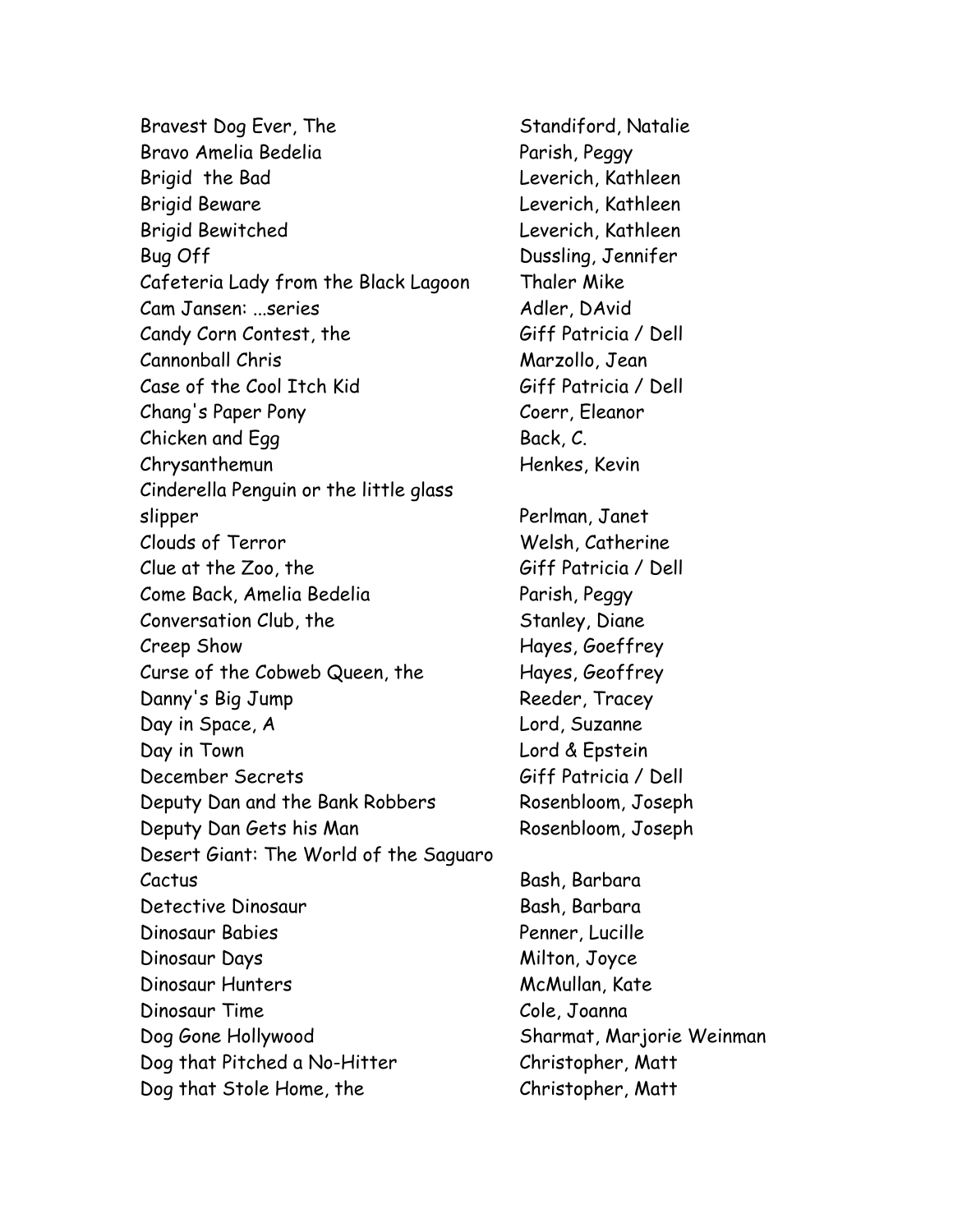Dolphin Morris, Robert Dolphins! Bokoske, S & Davidson, M. Dragon Breath O'Connor Jane Dragons of Blueland, the Gannett, Ruth Duke Ellington **Pinkney, Andrea** Earth Fradin, Dennis Ed and Me McPhail, David Emily and Alice Champion, Joyce Emily at School Williams, Suxanne Emma Kesselman, Wendy Experiments with Light Ray, Broekel Farmer Duck Waddell, Martin Fireflies! Brinckloe, Julie Firefly Named Torchy, A Waber, Bernard Fish that Hide Swartz, Stanley Flea Story, A Lionni, Leo Flight of the Union White, Telka Flower Girls: series Leverich, Kathleen Flower of Sheba, the Changel, Doris Fly Trap Anastasio, Dina Football Friends Marzollo, Jean Full of Hot Air Paulsen, Gary Garbage Juice For Breakfast Giff Patricia / Dell Genghis Khan, A Star is Born Sharmat, Marjorie Weinman George and Martha (series) Marshall, James Giant Jam Sandwich Lord, John Ginger Brown: the Nobody Boy Wyeth, Sharon Ginger Brown: Too Many Houses Wyeth, Sharon Gingerbread Boy, the Galdone, Paul Good as New Douglas, Barbara Good Driving Amelia Bedilia Parish, Peggy Good Work, Amelia Bedilia Parish, Peggy Gorillas Demuth Gorillas: Gentle Giants of the Forest Milton, Joyce Grasshopper on the Road Lobel, Arnold Great Genghis Khan Look-Alike Contest, the Sharmat, Marjorie Weinman Great Ghosts Cohen, Daniel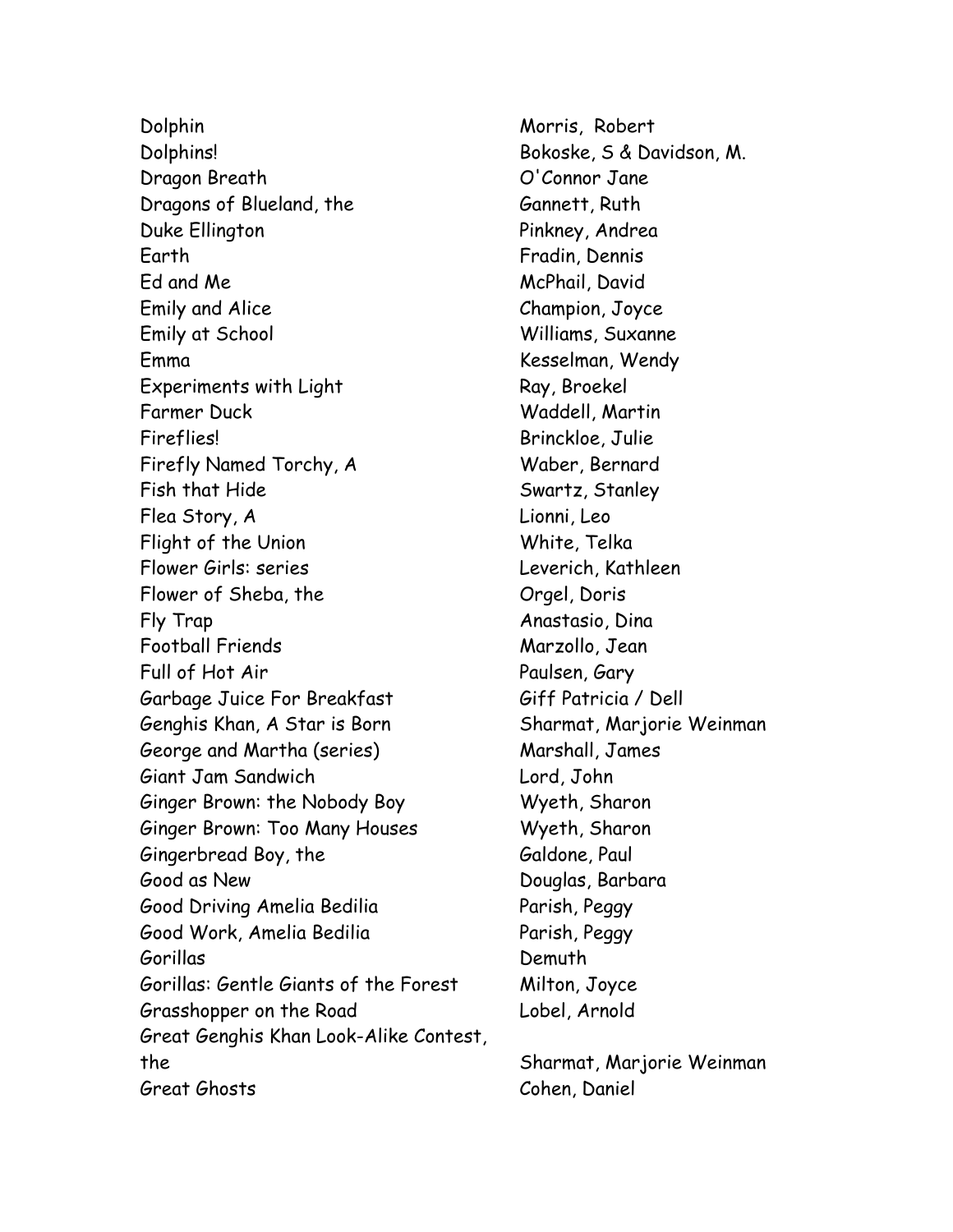Great White Man-Eating Shark, The Many, Margaret Greatest of All, the : A Japanese Folktale Kimmel, Eric Gregory, the Terrible Eater Sharmat, Marjorie Weinman Hansel and Gretel Thaler, Mike Happy Birthday Martin Luther King Marzollo, Jean Happy Birthday Moon Asch, Frank Happy Hippopotami Martin, Bill Harry and Willy and the Carrotthead Caseley, Judith Harry Goes to Day Camp Ziefert, Harriet Haunted Bike. the **Herman, Gail** Headless Horseman, the Standiford, Natalie Helpful Change, the Behr, Alexandra Hill of Fire Lewis, Thomas Horray for the Dandelion Warriors Cosby, Bill Horrible Harry and the... (series) Kline, Suzy Horrible Harry in Room 2B Kline, Suzy How Big is a Foot? Myller, R. How Much is that Guinea Pig in the Window? Rocklin, Joanne How Spider Saved Easter Kraus, Robert Hungry Hungry Sharks Cole, Joanna I Hate English Levine, Ellen I Hate my Best Friend Rosner. Ruth I Just Forgot Nayer, Mercer I Know a Lady Zolotow, Charlotte Is Your Mama a Llama? Guarino, Deborah It Takes aVillage Cowen-Fletcher, J. It Wasn't My Fault Lester, Helen Jacket I Wear in the Snow Parker, Nancy Winslow Jennifer, Too Havill, Juanita Jim's Dog Muffins Cohen, Meriam Joey's Head Cretan, G. Josephina Story Quilt, The Coerr, Eleanor Josephine's Imagination **Dobrin**, Arnold Judy Moody McDonald, Megan Katy and the Big Snow Burton, Virginia Lee Kente Dress for Kenya, A Foed, Juwanda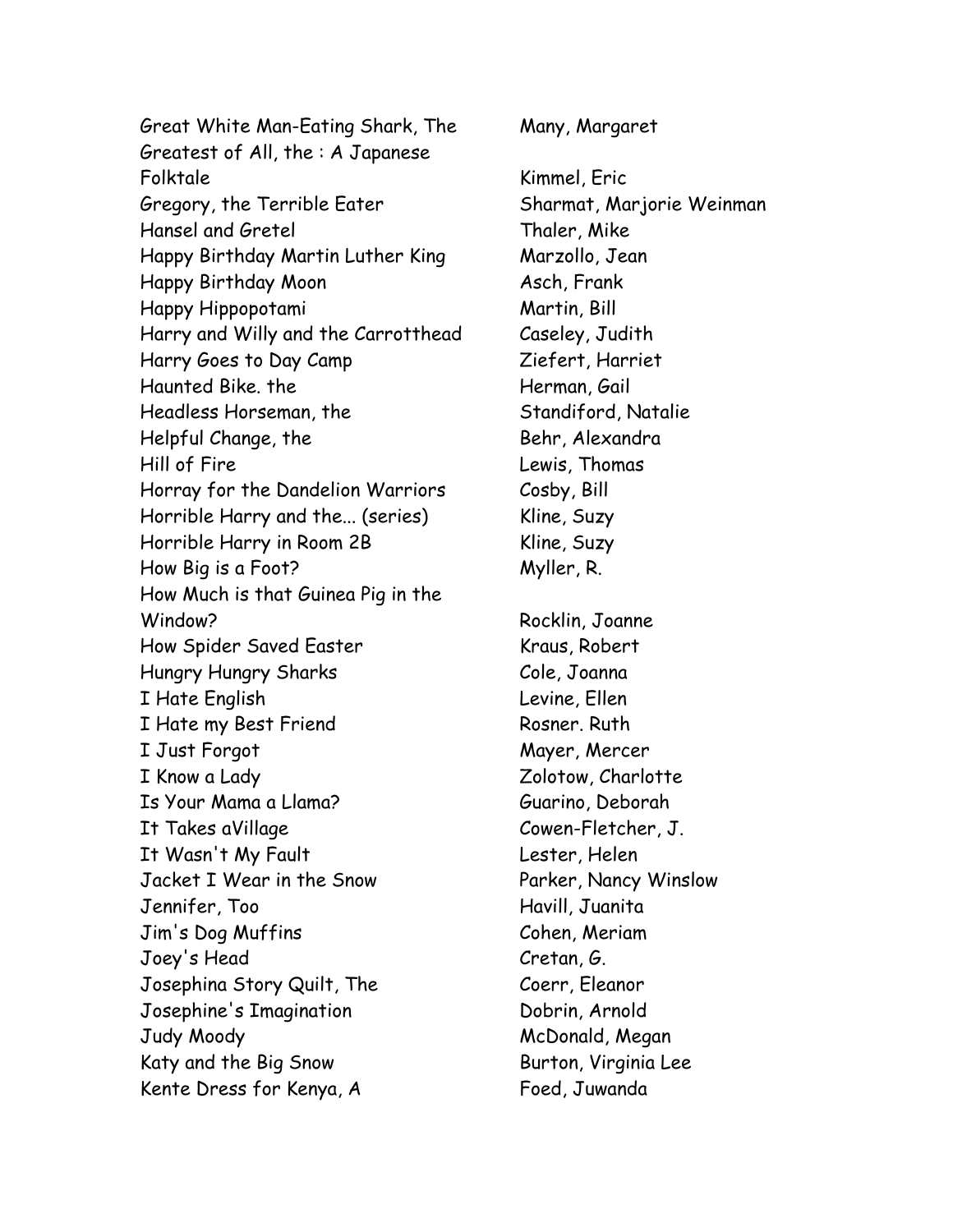Kerri Strug: Heart of Gold Strug, Kerri Kilmer's Pet Monster Dadey, Debbie Kindergarten Kids Senisi, Ellen Left Behins Carrick, Carol Little Penguin's Tale Wood, Audrey Little Sea Pony, the Rylant, Cynthia Little Shopping, A Rylant, Cynthia Little Vampire and the Midnight Bear Kwitz, Mary Littles, the Peterson, John Long Way to a New Land Sandlin, Joan Long Way Westward Sandlin, Joan Lost at the White House: A 1909 Easter Story Griest, Lisa Lost! Mitchell, Julie Lucky Stars No. 2008, 2008, 2009, 2009, 2009, 2009, 2009, 2009, 2009, 2009, 2009, 2009, 2009, 2009, 2009, 200 Magic Fish Littledale, Freda Magic Money **Adler**, David Make Way for Ducklings McCloskey, Robert Mare for Young Wolf Shefelman, Janice Martin Luther King Day **Lowery.** Linda Marvin Redpost: Alone in His Teacher's House Sachar, Louis Mary Maroney Hides out **Kline, Suzy** Matthew and Tilly Jones, Rebecca Me and My Shadow **Dorros**, Arthur Meet the Linclon Lions Band Giff Patricia / Dell Meet the Molesons Bos, Bunny Mermaid Island Frith, Margaret Ming Lo Moves the Mountain Lobel, Arnold Miss Nelson Has a Field day Allard, Harry Miss Nelson is Back Allard, Harry Miss Nelson is Missing The Millard, Harry Missing Fossil Mystery, the Herman, Emily Mog at the Zoo Nicoll, Helen Mog's Mumps Nicoll, Helen Money Troubles Cosby, Bill Monster Cake Dickinson, Rebecca Monsters Next Door, the Dadley, Debbie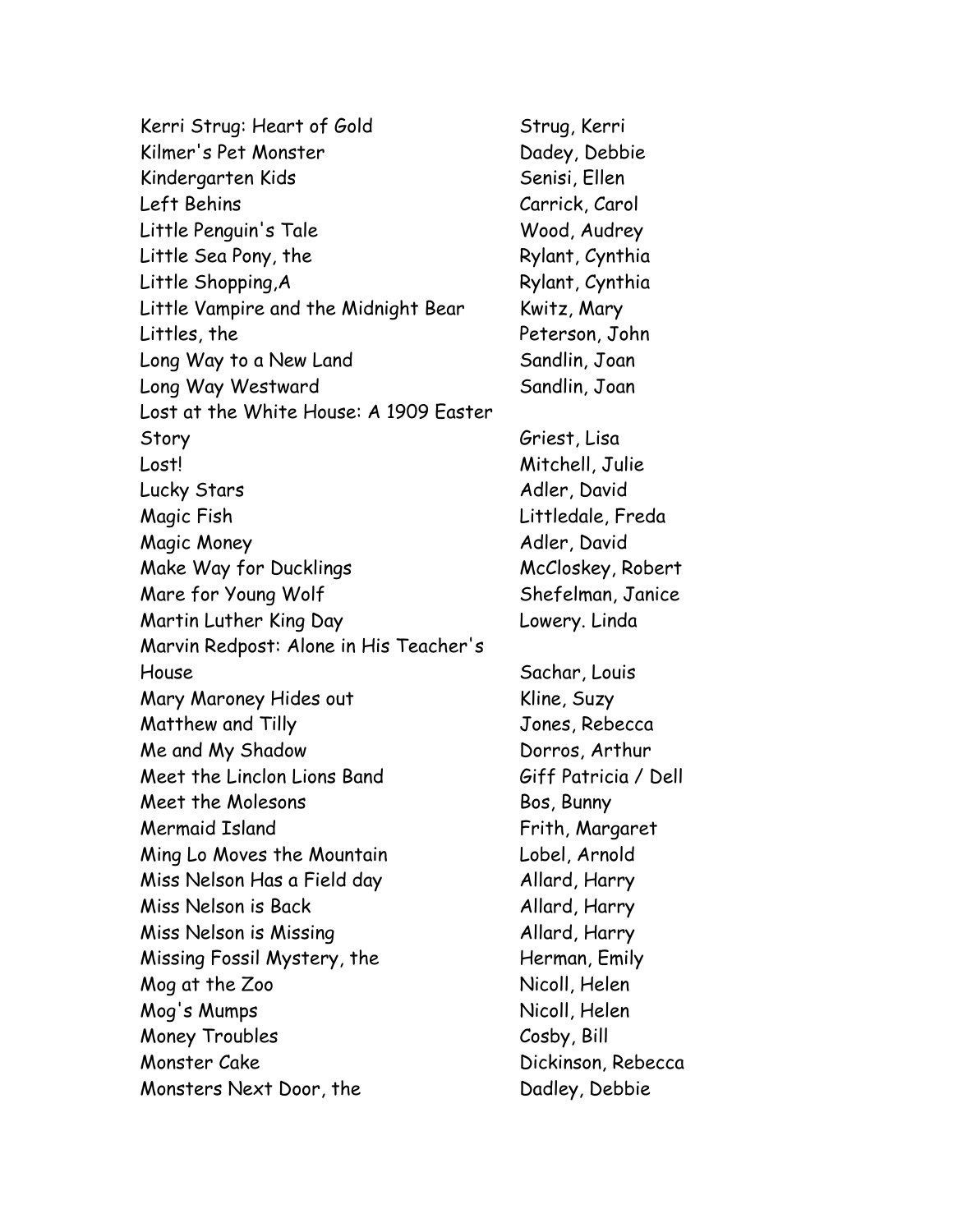More Tales of Amanda Pig Lan Leeuwen, Jean More Tales of Oliver Pig Lan Leeuwen, Jean Most Wonderful Egg in the World Heine, Helme Mr. Gumpy's Motor Car Burningham, John Mr. Gumpy's Outing Burningham, John Mrs.Jeeper's Batty Vacation Dadley, Debbie Mummy'sGold, the McMullan, Kate My Big Lie Cosby, Bill Mystery of the Blue Ring Giff Patricia / Dell Mystery of the Pirate Ghost Hayes, Goeffrey Mystery of the Tooth Gremlin Graves, Bonnie NBA Action from A to Z Preller, James New Shoes for Sylvia Hurwitz, Johanna Nine Lives of Adventure Cat, the Clymer, Susan No Copycats Allowed! Graves, Bonnie No Jumping on the Bed Arnold, Tedd Oliver and Amanda's Halloween VanLeewen, Jean One Eyed Jack Hutchins, Pat One Fine Day **Hogrogian**, Nonny Ouch Noonan, Diana Over in the Meadow Galdone, Paul Owl and the Pussycat Lear, Edward Paper Bag Princess Munsch, Robert Pedro's Journey: A Voyage with C. Columbus Conrad, Pam Pee Wee Scouts...series Detton, Judy / Yearling Perfect the Pig Government Constanting Susan Jeschke, Susan Pet Sitters Plus Five Springstubb, Tricia Peter and the North Wind First Littledale, Freda Picking Apples and Pumpkins Finance Hutchins, Amy Pickle Puss Giff Patricia / Dell Pied Piper Hunia, Fran Pinky and Rex...series Fig. 2014 and Rex...series Pioneer Bear Sandin, Joan Play Ball, Amelia Bedelia Parish, Peggy Pocket Full of Acorns **Beames, Michael** Pony Trouble Gasque, Dale Pooped Troup, the Delton, Judy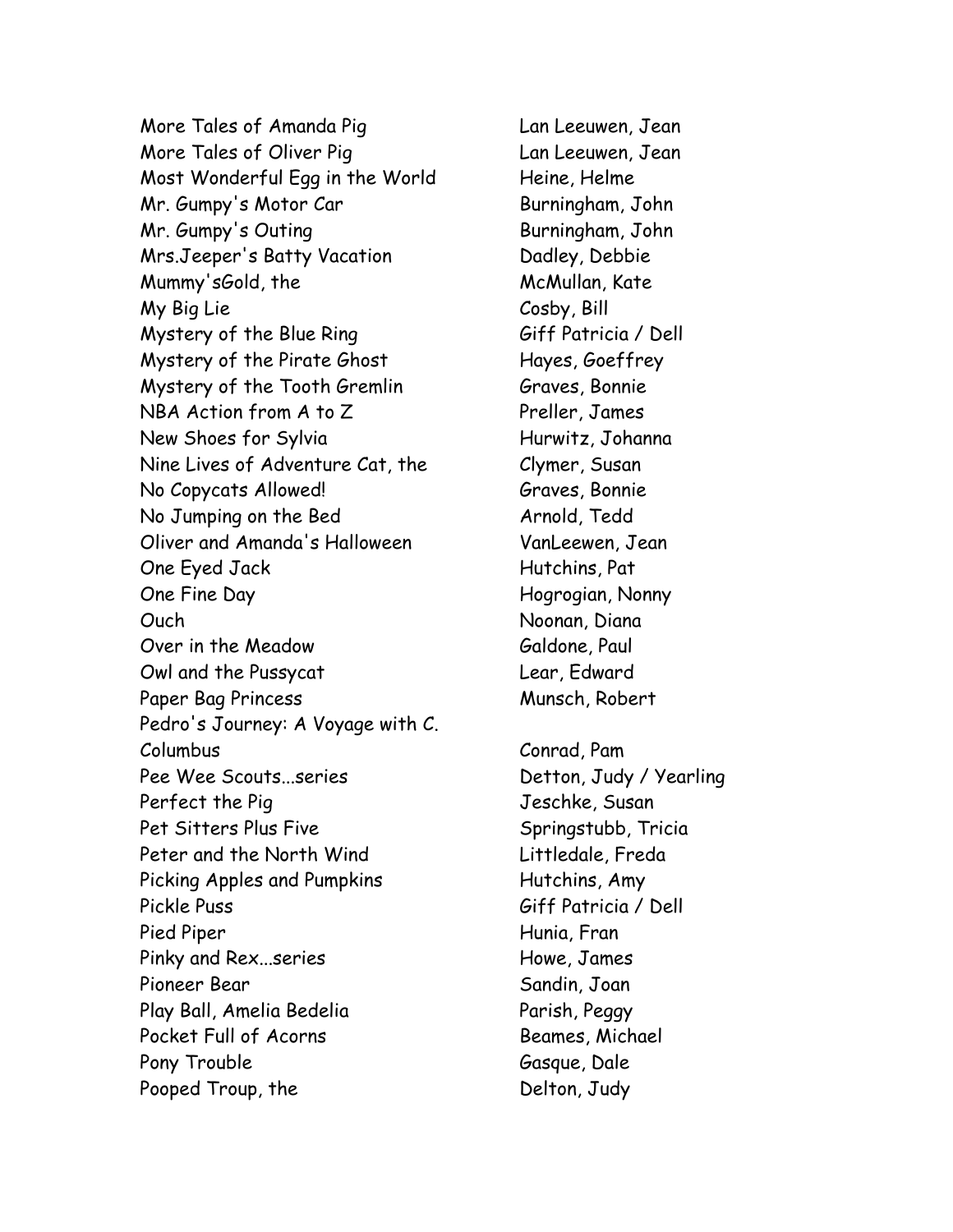Popcorn Asch, Frank Post Office Book, The Gibbons, Gail Powder Puff Puzzle, the Giff Patricia / Dell Princess Josie's Pets MacDonald, Maryann Puppy Who Wanted a Boy, the Thayer, Jane Quilt Story, the Johnston, Tony & DePaola, Tomie Rapunzel Chardiet, Bernice Red Riding Hood Marshall, James Reptiles Ballard, Lois Riddle of the Red Purse, the Giff Patricia / Dell Round Trip Jonas, Ann Sadie and the Snowman Morgan, Allen Salty Dog Rand, Gloria Say Cheese Giff Patricia / Dell Science Experiments Webster, Vera Science- Just add Salt Markle, Sandra Secondhand Star MacDonald, Maryann Secrets of Foghorn Island, the Hayes, Geoffrey Show Me a Snake Hole Frederick Shirley Six Foolish Fisherman Elkin, Benjamin Snakes! Recht Penner, L. Song Lee and the Hamster Hunt Kline Suzy Song Lee and the Leech Man Kline Suzy Song Lee in Room 2B Kline Suzy Sound, Heat and Light Berger, Melvin Space Dog... series Standiford, Natalie Special Present Rylant, Cynthia Spoiled Rotten **DeClements**, Barthe Squanto and the First Thanksgiving Celsi, Teresa Statue of Liberty, the Penner, Lucille Surprises Hopkins, Lee Swimmy Lionni, Leo Tale of Peter Rabbit Potter, Beatrice Tales of Amanda Pig Van Leeuwen, Jean Tales of the Golden Goose Behr, Alexandra Teach us, Amelia Bedelia Parish, Peggy Teacher's Pet Dicks, Terrance Tell Me a Story, Mama Johnson. Angela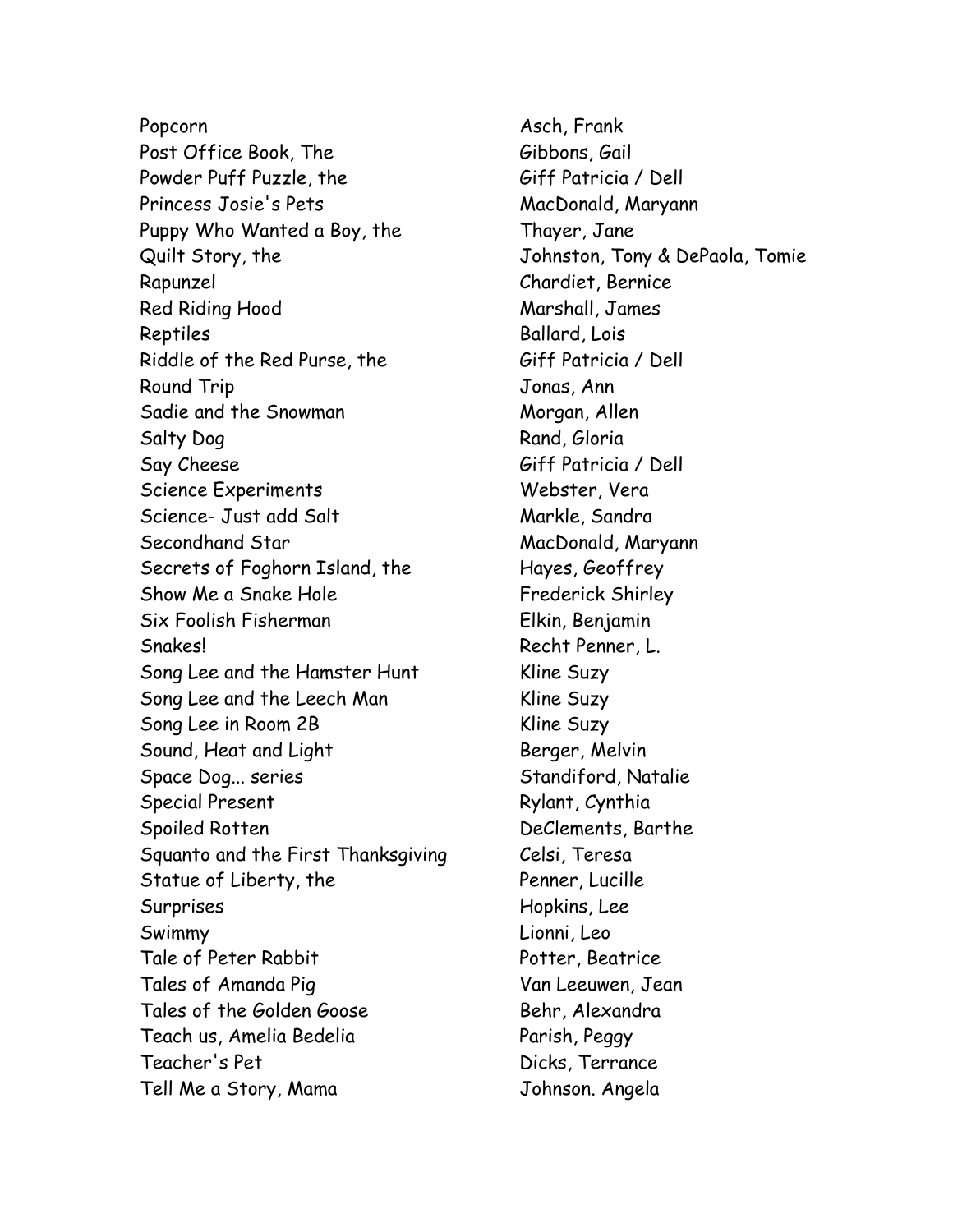Thank You Amelia Bedelia Parish, Peggy Things that Go: A Traveling Alphabet Reit, Seymour This is My House Dorros, Arthur Three Blind Mice Mystery. the Krensky, Stephen Three Little Javelinas, the Lowell, Susan Three Little Pigs Galdone, Paul Three Little Pigs Narshall, James Three Smart Pals Rocklin, Joanne Through Grandpa's Eyes Maclachlan, Patricia Tikki Tikki Tembo Mosel, Arlene Tiny Seed, The Carle, Eric Tooter Pepperday Spinelli, Jerry Train Time **Baehr, Lisa** Triplet Trouble and the.... (series) Dadley, Debbie True Story of Balto: The Bravest Dog Ever Standiford, Natalie Two Plus One Goes A.P.E. Springstubb, Tricia Upside Down Reader, the Gruber, wolfram Vampire Trouble **Dadley, Debbie** Very Strange Dollhouse, a **Dussling, Jennifer** Wacky Jacks Adler, David Wales, the Gentle Giants Milton, Joyce Watch Out Man Eating Snake Giff Patricia / Dell Wax Museum Cook, Donald Weather Webster, Vera WeatherPoems for all Seasons Hopkins, Lee Whales, the Gentle Giants Milton, Joyce What Happens to Rock? Fowler, Allen:Rookie Science What Kind of Babysitter is This? Johnson, Dolores What Mary Jo Shared Udry, Janice What Next Baby Bear Murphy, Jill When the Giants Came to town Leonard, Marcia When Winter Comes Neuman, Pearl Whistle for Willis Keats, Ezra Jack Wind Blew, the **Hutchins**, Pat Wizard of Oz Hunia, Fran Wolf and the Seven Little Kids Hunia, Fran You Can't Catch Me! Oppenheim, Joanne